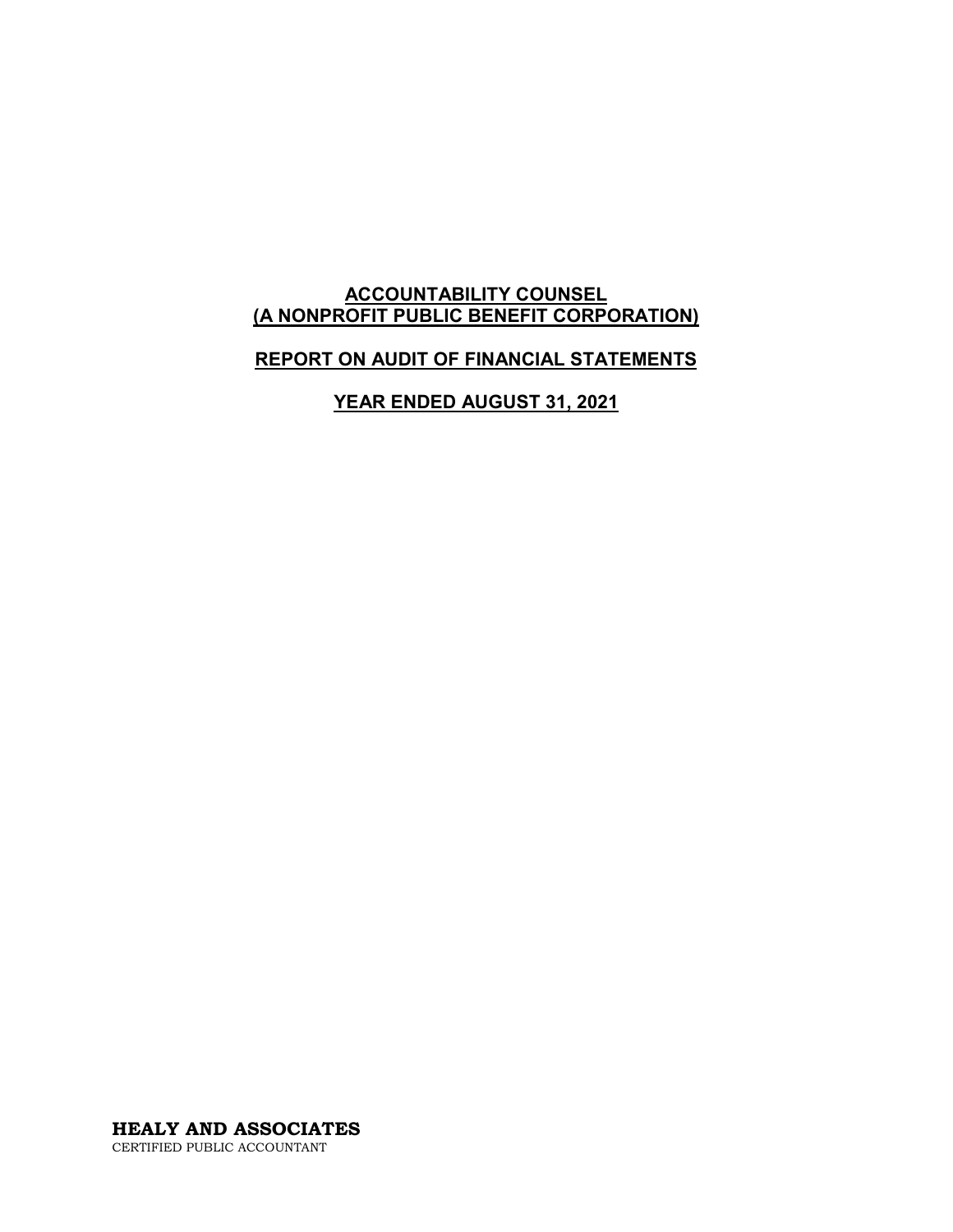# **CONTENTS**

|                              | 1-2  |
|------------------------------|------|
| <b>FINANCIAL STATEMENTS:</b> |      |
|                              |      |
|                              |      |
|                              | 5    |
|                              | հ-14 |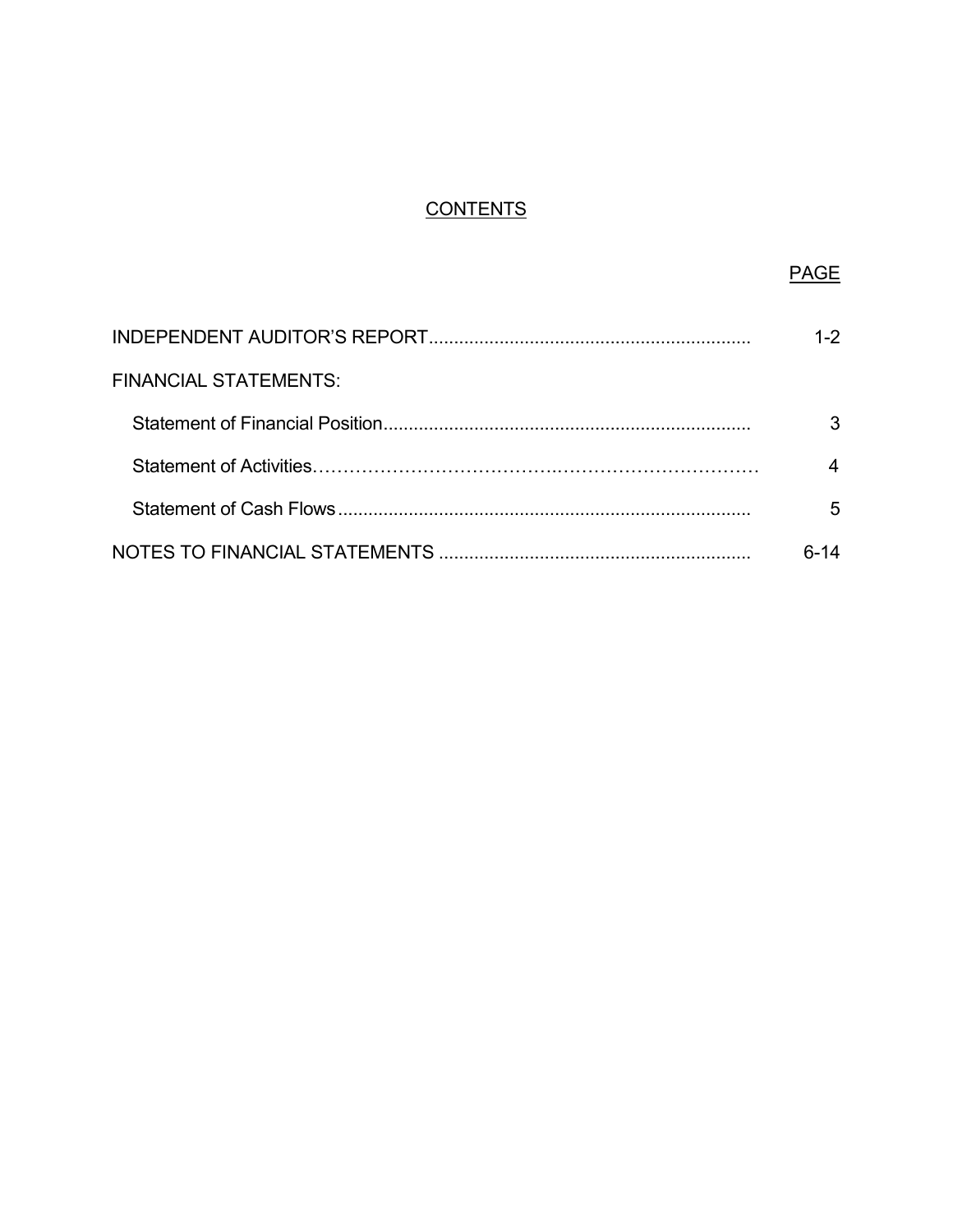**H EALY AND A SSOCIATES** ERTIFIED PUBLIC ACCOUNTAN

#### INDEPENDENT AUDITOR'S REPORT

February 25, 2022

Board of Directors Accountability Counsel San Francisco, California

#### *Report on the Financial Statements*

I have audited the accompanying financial statements of Accountability Counsel (a nonprofit public benefit corporation), which comprise the statement of financial position as of August 31, 2021, and the related statements of activities, and cash flows for the year then ended, and the related notes to the financial statements.

#### *Management's Responsibility for the Financial Statements*

Management is responsible for the preparation and fair presentation of the financial statements in accordance with accounting principles generally accepted in the United States of America; this includes the design, implementation, and maintenance of control relevant to the preparation and fair presentation of the financial statements that are free from material misstatement, whether due to fraud or error.

#### *Auditor's Responsibility*

My responsibility is to express an opinion on these financial statements based on my audit. I conducted my audit in accordance with auditing standards generally accepted in the United States of America. Those standards require that I plan and perform the audit to obtain reasonable assurance about whether the financial statements are free of material misstatement.

An audit involves performing procedures to obtain audit evidence about the amounts and disclosures in the financial statements. The procedures selected depend on the auditor's judgment, including the assessment of the risks of material misstatement of the financial statements, whether due to fraud or error. In making those risk assessments, the auditor considers internal control relevant to the entity's preparation and fair presentation of the financial statements in order to design audit procedures that are appropriate in the circumstances, but not for the purpose of expressing an opinion on the effectiveness of the entity's internal control. Accordingly, I express no such opinion. An audit also includes evaluating the appropriateness of accounting policies used and the reasonableness of significant accounting estimates made by management, as well as evaluating the overall presentation of the financial statements.

I believe that the audit evidence I have obtained is sufficient and appropriate to provide a basis for my audit opinion.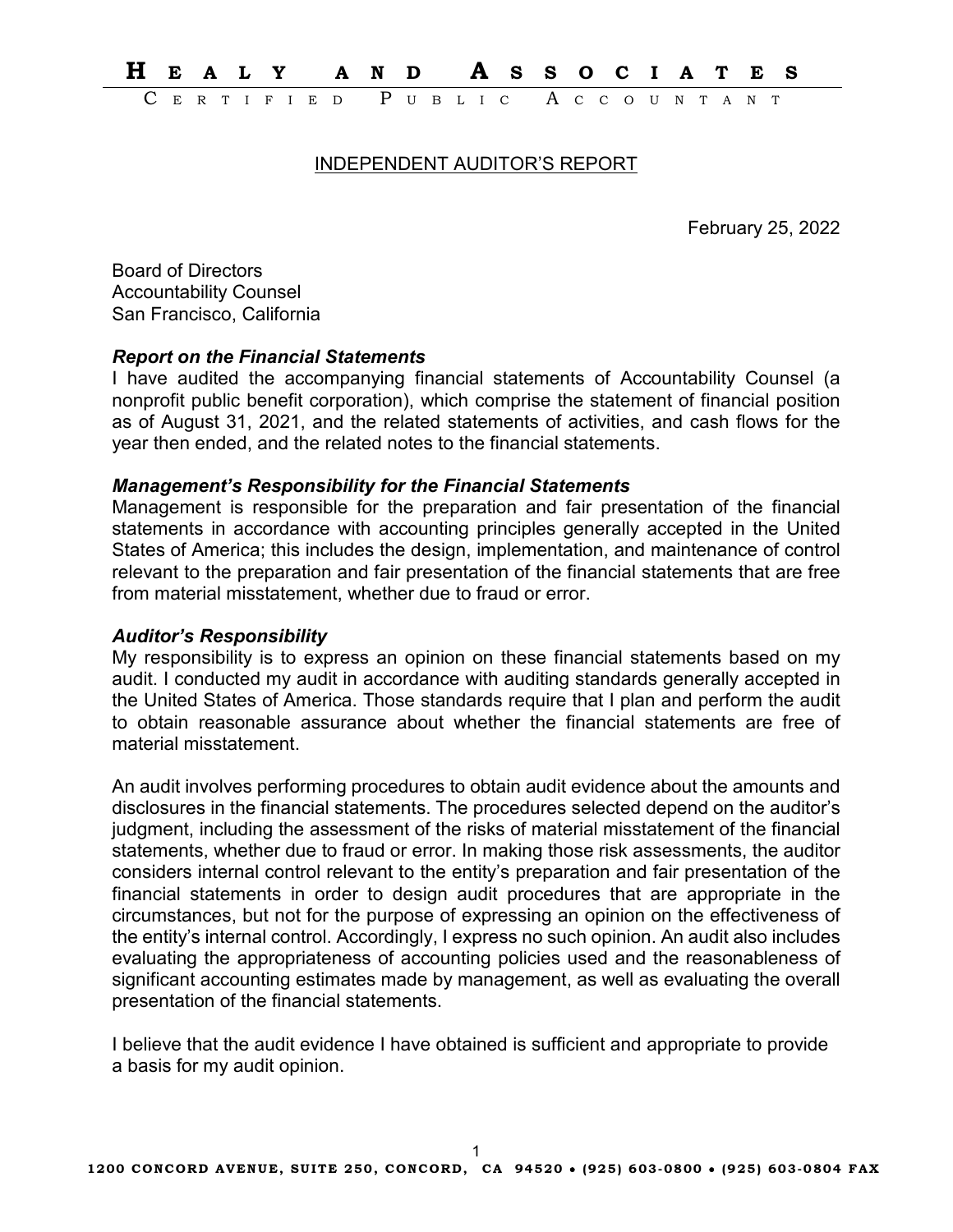Accountability Counsel Page Two

#### *Opinion*

In my opinion, the financial statements referred to above present fairly, in all material respects, the financial position of Accountability Counsel as of August 31, 2021, and the changes in its net assets and its cash flows for the year then ended in accordance with accounting principles generally accepted in the United States of America.

Bleaky and Associates

Concord, California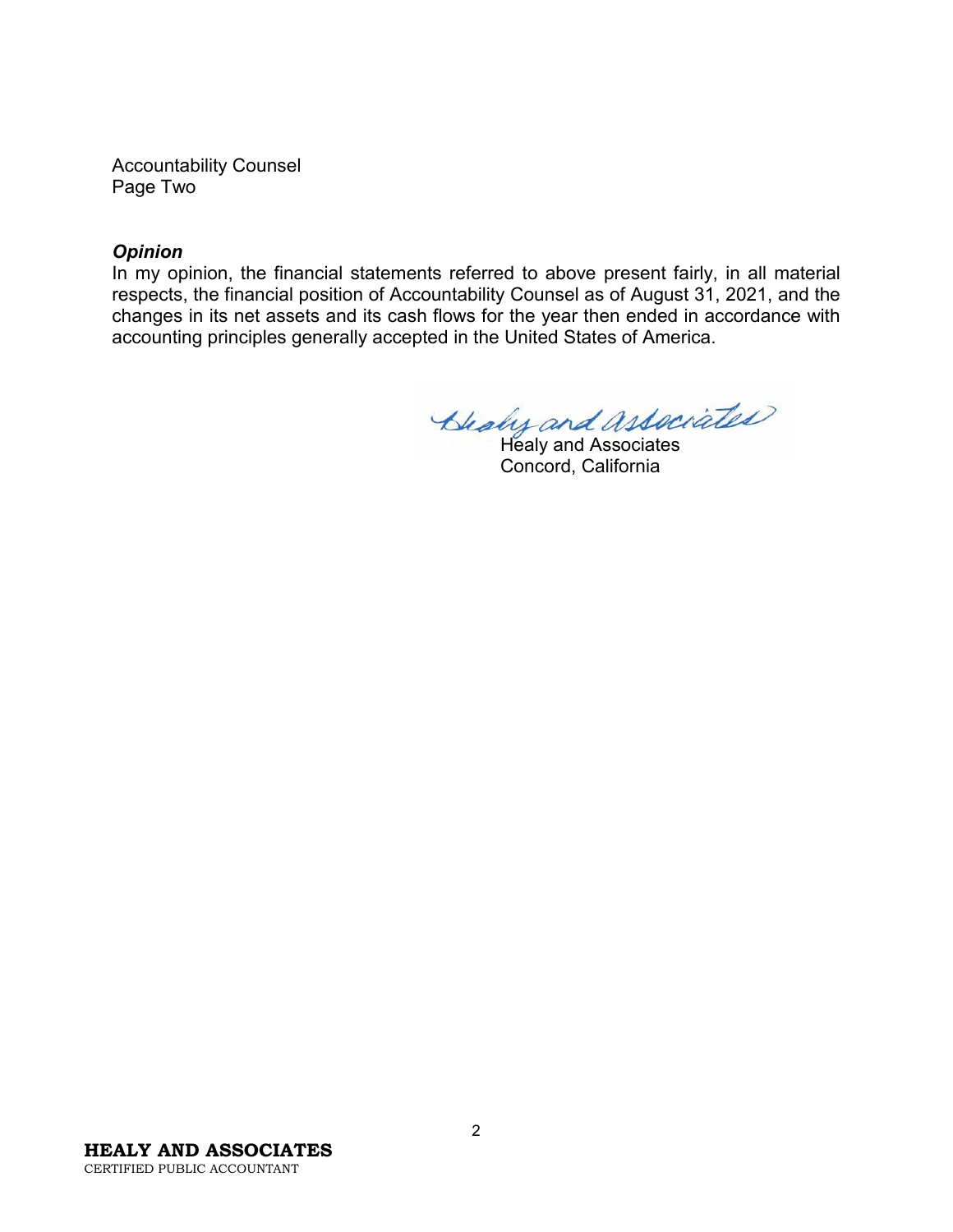## **ACCOUNTABILITY COUNSEL**

STATEMENT OF FINANCIAL POSITION AUGUST 31, 2021

| <b>ASSETS</b>                                                              |                  |
|----------------------------------------------------------------------------|------------------|
| <b>CURRENT ASSETS:</b>                                                     |                  |
| Cash and cash equivalents                                                  | \$<br>3,115,486  |
| Investments                                                                | 88,121           |
| <b>Grants receivable</b>                                                   | 1,167,625        |
| <b>Prepaid expenses</b>                                                    | 21,424           |
| <b>Total current assets</b>                                                | 4,392,656        |
| Security deposits                                                          | 5,000            |
| Fixed assets, net                                                          |                  |
| Intangible assets, net                                                     | 7,202            |
| <b>TOTAL ASSETS</b>                                                        | \$<br>4,404,858  |
| <b>LIABILITIES AND NET ASSETS</b><br><b>CURRENT LIABILITIES:</b>           |                  |
| Accounts payable and accrued expenses                                      | \$<br>39,636     |
| <b>Accrued PTO payable</b>                                                 | 71,312           |
| Accrued payroll payable                                                    | 53,703           |
| Accrued payroll taxes and withholdings payable<br>Accrued sabbatical leave | 6,065<br>105,243 |
|                                                                            |                  |
| <b>Total current liabilities</b>                                           | 275,959          |
| PPP loan payable                                                           | 238,936          |
| <b>TOTAL LIABILITIES</b>                                                   | 514,895          |
| Commitments and contingencies                                              |                  |
| <b>NET ASSETS</b>                                                          |                  |
| Without donor restrictions                                                 | 2,471,614        |
| With donor restrictions                                                    | 1,418,349        |
| <b>TOTAL NET ASSETS</b>                                                    | 3,889,963        |
| <b>TOTAL LIABILITIES AND NET ASSETS</b>                                    | \$<br>4,404,858  |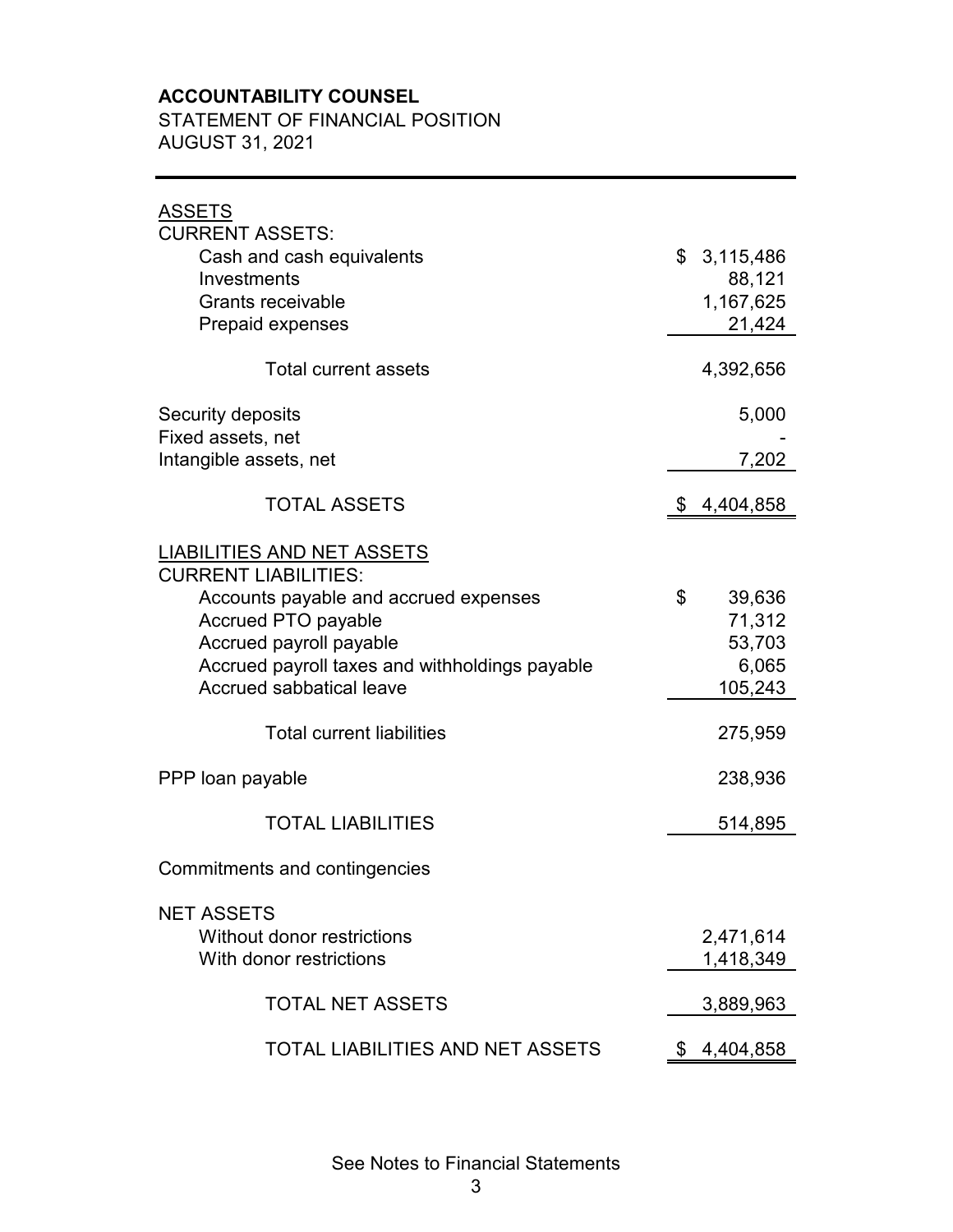#### **ACCOUNTABILITY COUNSEL**

STATEMENT OF ACTIVITIES YEAR ENDED AUGUST 31, 2021

|                                                     | <b>Without Donor</b><br><b>Restrictions</b> | <b>With Donor</b><br>Restrictions | Total           |
|-----------------------------------------------------|---------------------------------------------|-----------------------------------|-----------------|
| <b>REVENUE AND SUPPORT:</b>                         |                                             |                                   |                 |
| Foundation grants and awards                        | \$<br>893,500                               | 2,512,000<br>\$                   | 3,405,500<br>\$ |
| PPP loan forgiveness                                | 225,000                                     |                                   | 225,000         |
| Individual contributions                            | 87,359                                      | 20,500                            | 107,859         |
| <b>ERC</b> income                                   | 72,125                                      |                                   | 72,125          |
| In-kind services                                    | 70,223                                      |                                   | 70,223          |
| Donated rent                                        | 23,275                                      |                                   | 23,275          |
| Corporate contributions                             | 11,403                                      |                                   | 11,403          |
| Other income                                        | 10,311                                      |                                   | 10,311          |
| Investment income                                   | 3,260                                       |                                   | 3,260           |
| Program fees                                        | 1,000                                       |                                   | 1,000           |
|                                                     | 1,397,456                                   | 2,532,500                         | 3,929,956       |
|                                                     |                                             |                                   |                 |
| Net assets released from restriction                | 2,436,241                                   | (2,436,241)                       |                 |
| Total revenue and support                           | 3,833,697                                   | 96,259                            | 3,929,956       |
|                                                     |                                             |                                   |                 |
| <b>EXPENSES:</b>                                    |                                             |                                   |                 |
| Program                                             | \$1,424,491                                 |                                   | 1,424,491       |
| General and administration                          | 177,010                                     |                                   | 177,010         |
| Fundraising                                         | 245,776                                     |                                   | 245,776         |
|                                                     |                                             |                                   |                 |
| <b>Total expenses</b>                               | 1,847,277                                   |                                   | 1,847,277       |
| Change in net assets                                | 1,986,420                                   | 96,259                            | 2,082,679       |
| NET ASSETS, beginning of year, as previously stated | 601,629                                     | 1,322,090                         | 1,923,719       |
|                                                     |                                             |                                   |                 |
| Prior period adjustment                             | (116, 435)                                  |                                   | (116, 435)      |
| NET ASSETS, beginning of year, as restated          | 485,194                                     | 1,322,090                         | 1,807,284       |
| NET ASSETS, end of year                             | 2,471,614<br>\$                             | \$1,418,349                       | \$3,889,963     |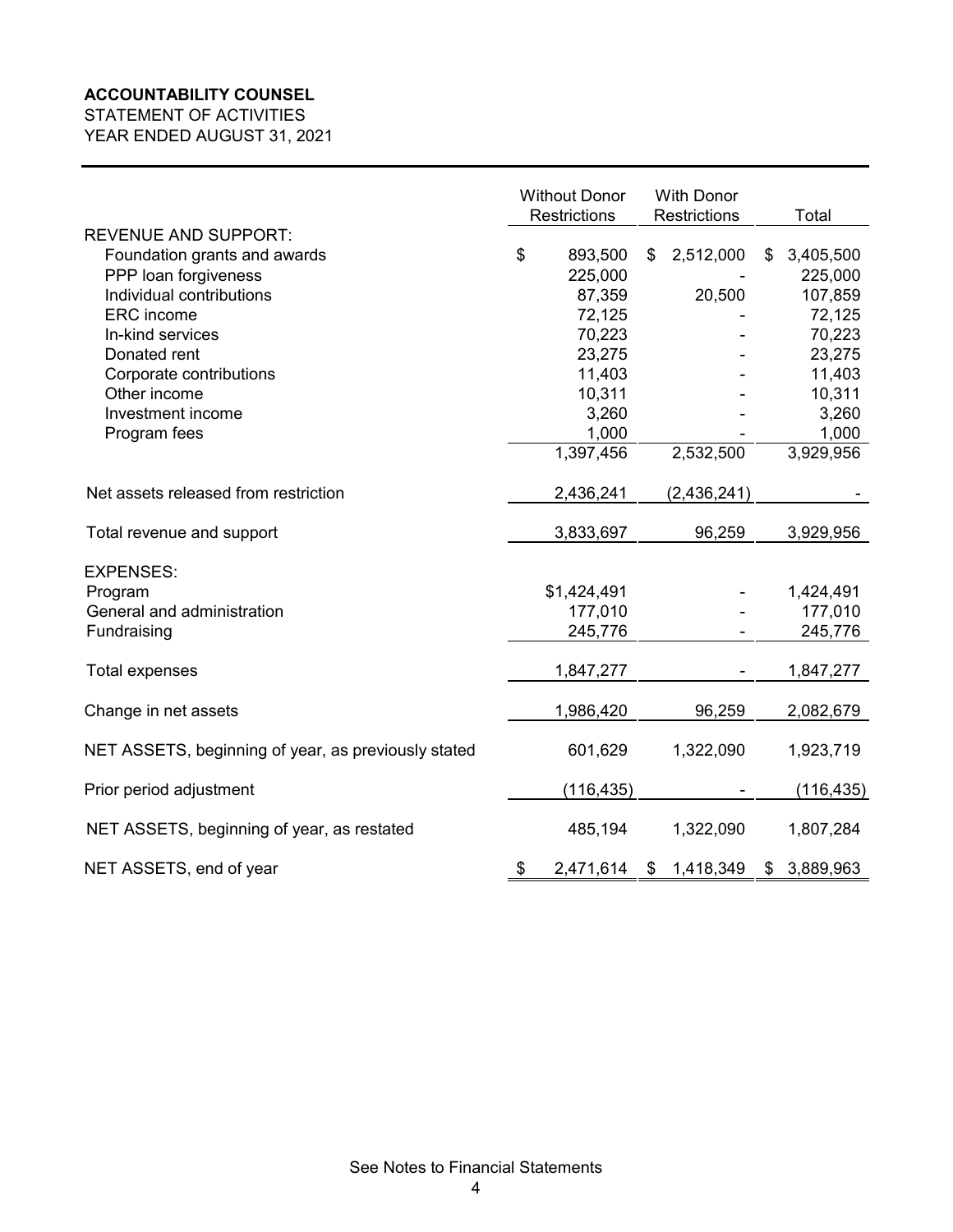STATEMENT OF CASH FLOWS YEAR ENDED AUGUST 31, 2021

| <b>CASH FLOWS FROM OPERATING ACTIVITIES:</b>                                                                                                                                                                                                |                                                                   |
|---------------------------------------------------------------------------------------------------------------------------------------------------------------------------------------------------------------------------------------------|-------------------------------------------------------------------|
| Change in net assets                                                                                                                                                                                                                        | \$2,082,679                                                       |
| Adjustments to reconcile change in net assets to<br>cash provided by operating activities:<br>Depreciation and amortization<br>PPP loan forgiveness                                                                                         | 5,429<br>(225,000)                                                |
| <b>CHANGES IN ASSETS AND LIABILITIES:</b><br><b>Grants receivable</b><br>Prepaid expenses<br>Security deposits<br>Accounts payable and accrued expenses<br>Accrued sabbatical payable<br>Accrued payroll and related withholdings and taxes | (293, 203)<br>(12, 361)<br>2,622<br>17,251<br>(11, 192)<br>25,840 |
| NET CASH PROVIDED BY OPERATING ACTIVITIES                                                                                                                                                                                                   | 1,592,065                                                         |
| <b>CASH FLOWS FROM INVESTING ACTIVITIES:</b><br>Change in investments                                                                                                                                                                       | 438,110                                                           |
| NET CASH PROVIDED BY INVESTING ACTIVITIES                                                                                                                                                                                                   | 438,110                                                           |
| <b>CASH FLOWS FROM FINANCING ACTIVITIES:</b><br>PPP loan proceeds                                                                                                                                                                           | 238,085                                                           |
| NET CASH PROVIDED BY FINANCING ACTIVITIES                                                                                                                                                                                                   | 238,085                                                           |
| NET INCREASE IN CASH AND CASH EQUIVALENTS                                                                                                                                                                                                   | 2,268,260                                                         |
| CASH AND CASH EQUIVALENTS, beginning of year                                                                                                                                                                                                | 847,226                                                           |
| CASH AND CASH EQUIVALENTS, end of year                                                                                                                                                                                                      | \$3,115,486                                                       |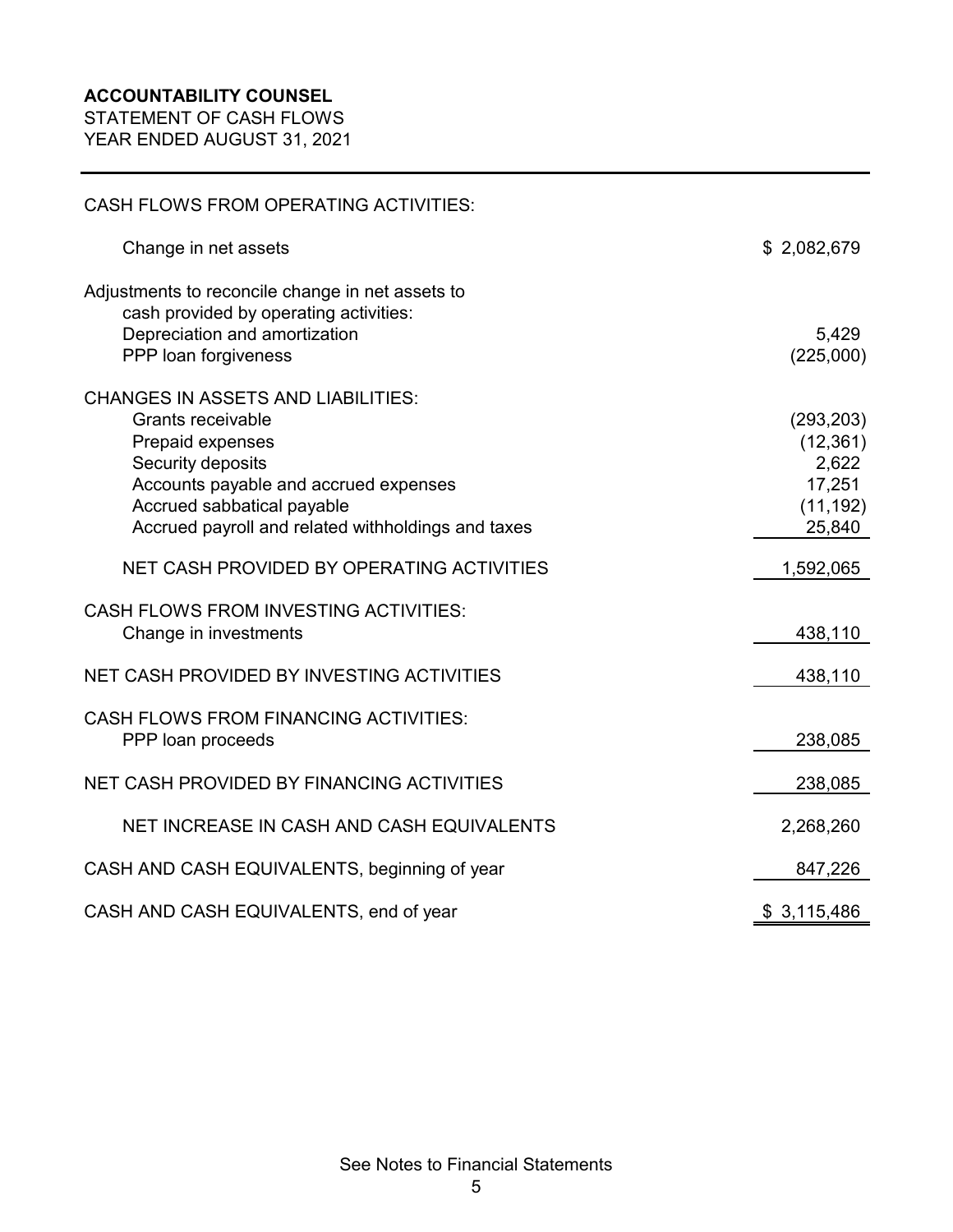### NOTE A – NATURE OF ACTIVITIES

Accountability Counsel (Organization) is a California nonprofit public benefit corporation, founded in 2009 under fiscal sponsorship and incorporated in 2014, with its principal office in San Francisco, California. The Organization's mission is to amplify the voices of communities around the world to protect their human rights and environment. As advocates for people harmed by internationally financed projects, the Organization employs community driven and policy level strategies to access justice.

#### NOTE B – SUMMARY OF SIGNIFICANT ACCOUNTING POLICIES

#### Accounting Method and Basis of Presentation

The accounting records of the Organization are maintained on the accrual basis of accounting. The financial statements of the Organization have been prepared in accordance with ASU 2016-14, Not-for-Profit Entities (Topic 958) – *Presentation of Financial Statements of Not-for-Profit Entities*, which require the Organization to report information regarding its financial position and activities according to the following net asset classifications:

**Net assets without donor restrictions:** Net assets that are not subject to donorimposed restrictions and may be expended for any purpose in performing the primary objectives of the Organization. These net assets may be used at the discretion of the Organization's management and the Board of Directors.

**Net assets with donor restrictions**: Net assets subject to stipulations imposed by donors and grantors. Some donor restrictions are temporary in nature; those restrictions will be met by actions of the Organization or by the passage of time. Other donor restrictions are perpetual in nature, whereby the donor has stipulated the funds be maintained in perpetuity.

Donor restricted contributions are reported as increases in net assets with donor restrictions. When a restriction expires, net assets are reclassified from net assets with donor restrictions to net assets without donor restrictions in the statements of activities.

#### Estimates

The preparation of financial statements in conformity with U.S. generally accepted accounting principles requires the Organization to make estimates and assumptions that affect the reported amounts of assets and liabilities at the date of the financial statements and the reported amounts of revenues and expenses during the reporting period. Actual results could differ from those estimates, and those differences could be material.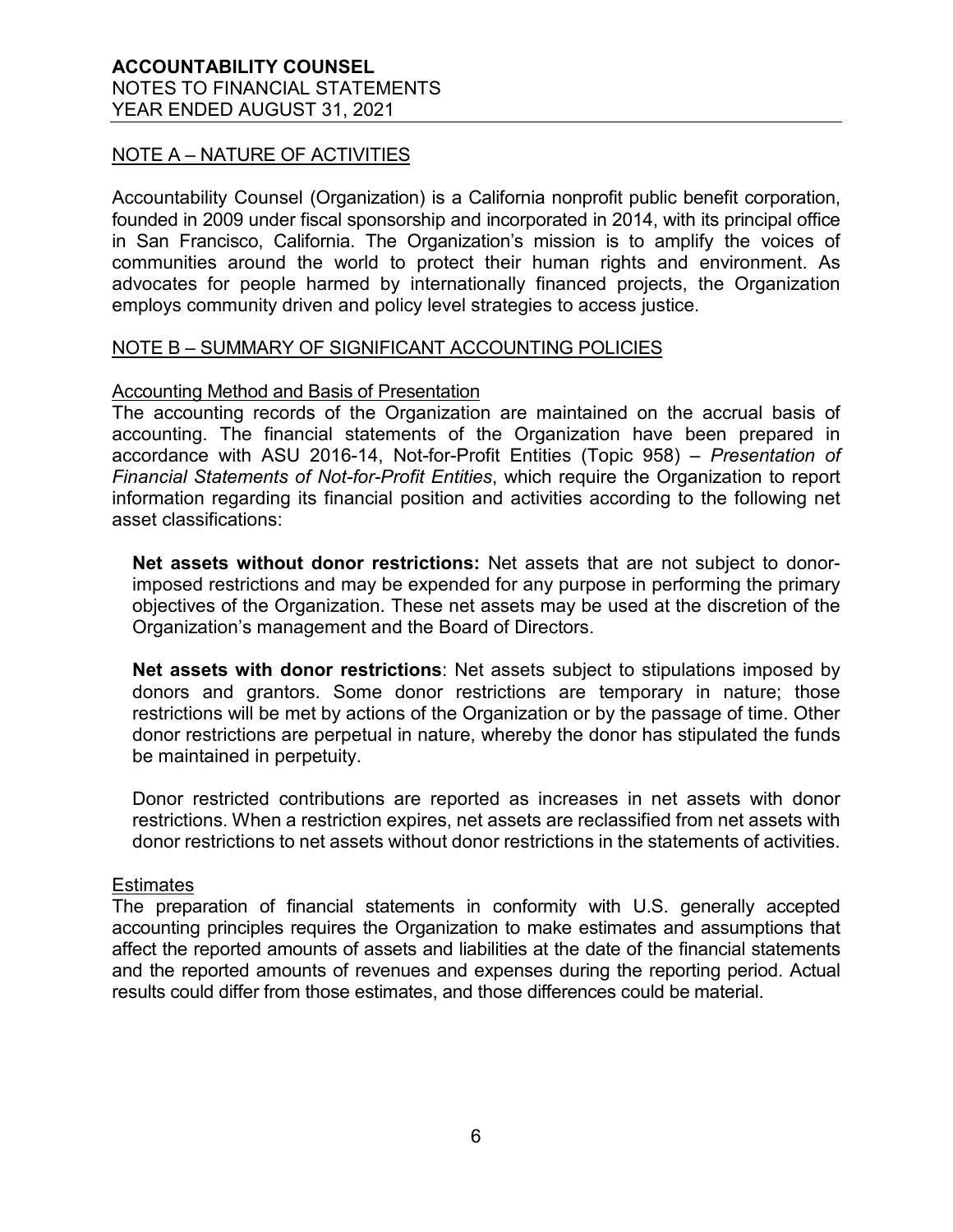# **ACCOUNTABILITY COUNSEL**

# NOTES TO FINANCIAL STATEMENTS

YEAR ENDED AUGUST 31, 2021

## NOTE B – SUMMARY OF SIGNIFICANT ACCOUNTING POLICIES (Continued)

#### Cash and Cash Equivalents

Cash and cash equivalents include all monies in banks and highly liquid investments, if any, with maturity dates of less than three months, which are neither held for nor restricted by donors for long term purposes. The carrying value of cash and cash equivalents approximates fair value because of the short maturities of those financial instruments.

### Grants Receivables

Grants receivables at August 31, 2021, consist of amounts due from promises to give. The Organization evaluates the collectability of its receivables on an ongoing basis and records a provision for potential uncollectible receivables when appropriate. Management did not consider an allowance for doubtful accounts necessary as of August 31, 2021.

#### Fair Value Measurements

The Organization's financial instruments include cash and cash equivalents measured using Level 1 inputs. Fair value is defined as the price that would be received to sell an asset in the principal or most advantageous market for the asset in an orderly transaction between market participants on the measurement date. Fair value should be based on the assumptions market participants would use when pricing an asset. U.S. GAAP establishes a fair value hierarchy that prioritizes investments based on those assumptions. The fair value hierarchy gives the highest priority to quoted prices in active markets (observable inputs) and the lowest priority to an entity's assumptions (unobservable inputs). The Organization groups assets at fair value in three levels, based on the markets in which the assets are traded and the reliability of the assumptions used to determine fair value. These levels are:

- **Level 1** Quoted prices for identical assets in active markets.
- **Level 2**—Observable inputs other than Level 1, which include quoted prices for similar assets in active markets, quoted prices from those willing to trade in markets that are not active, or other inputs that are observable or can be corroborated by market data for the term of the instrument.
- **Level 3** Unobservable inputs that cannot be corroborated by observable market data.

#### Fixed Assets

Fixed asset additions, in excess of \$5,000, are recorded at cost, or if donated, at fair value on the date of donation, less accumulated depreciation. Depreciation is computed using the straight-line method over the estimated useful lives of the related assets. Maintenance and repairs that do not extend the useful lives of the respective assets are expensed as incurred.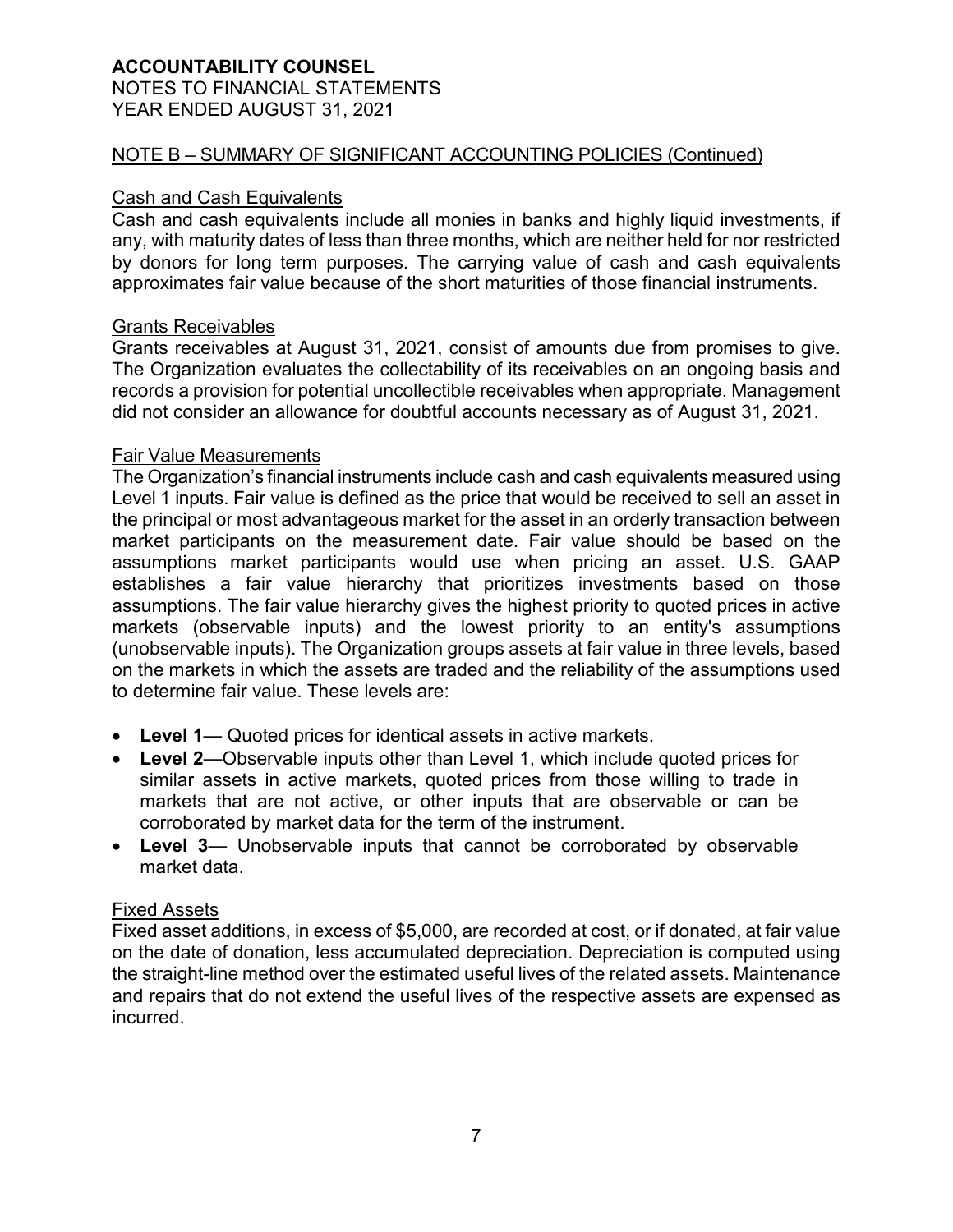## **ACCOUNTABILITY COUNSEL** NOTES TO FINANCIAL STATEMENTS

YEAR ENDED AUGUST 31, 2021

#### NOTE B – SUMMARY OF SIGNIFICANT ACCOUNTING POLICIES (Continued)

### Donated Services and In-kind Contributions

The Organization receives goods and services, which are donated for carrying out its mission. Contributed goods are recorded at fair value at the date of donation. Donated professional services are recorded at the respective fair values of the services received. For the year ended August 31, 2021, the Organization recognized \$70,223 in donated professional services. The amounts are reflected in the accompanying statement of activities.

#### Tax Exemption Status

The Organization has received tax exempt status under section 501(c)(3) of the Internal Revenue Code and Section 23701(d) of the State of California Revenue and Taxation Code. The Organization is annually required to file a Return of Organization Exempt from Income Tax (Form 990) with the IRS along with related state filings. The related tax returns are subject to examination by federal and state taxing authorities generally for three years after they are filed. The Organization has determined that there are no material uncertain tax positions that require recognition or disclosure in the financial statements.

#### Revenue Recognition

The Organization is supported primarily through foundation grants and contributions.

The Organization recognizes contributions when cash, securities or other assets, an unconditional promise to give, or notification of a beneficial interest is received. Conditional promises to give, that is, those with a measurable performance or other barrier, and a right of return, are not recognized until the conditions on which they depend have been substantially met.

Program fees are recognized when services are provided.

#### Newly Adopted Accounting Principles

In May 2014, the Financial Accounting Standards Board (FASB) issued Accounting Standards Update (ASU) No. 2014-09, Revenue from Contracts with Customers (Topic 606), which requires organizations to recognize revenue when control of the promised goods or services is transferred to customers at an amount that reflects the consideration to which the organization expects to be entitled to in exchange for those goods and services. The Organization adopted the standard on September 1, 2020. The adoption of this standard did not materially affect changes in net assets, financial position, or cash flows.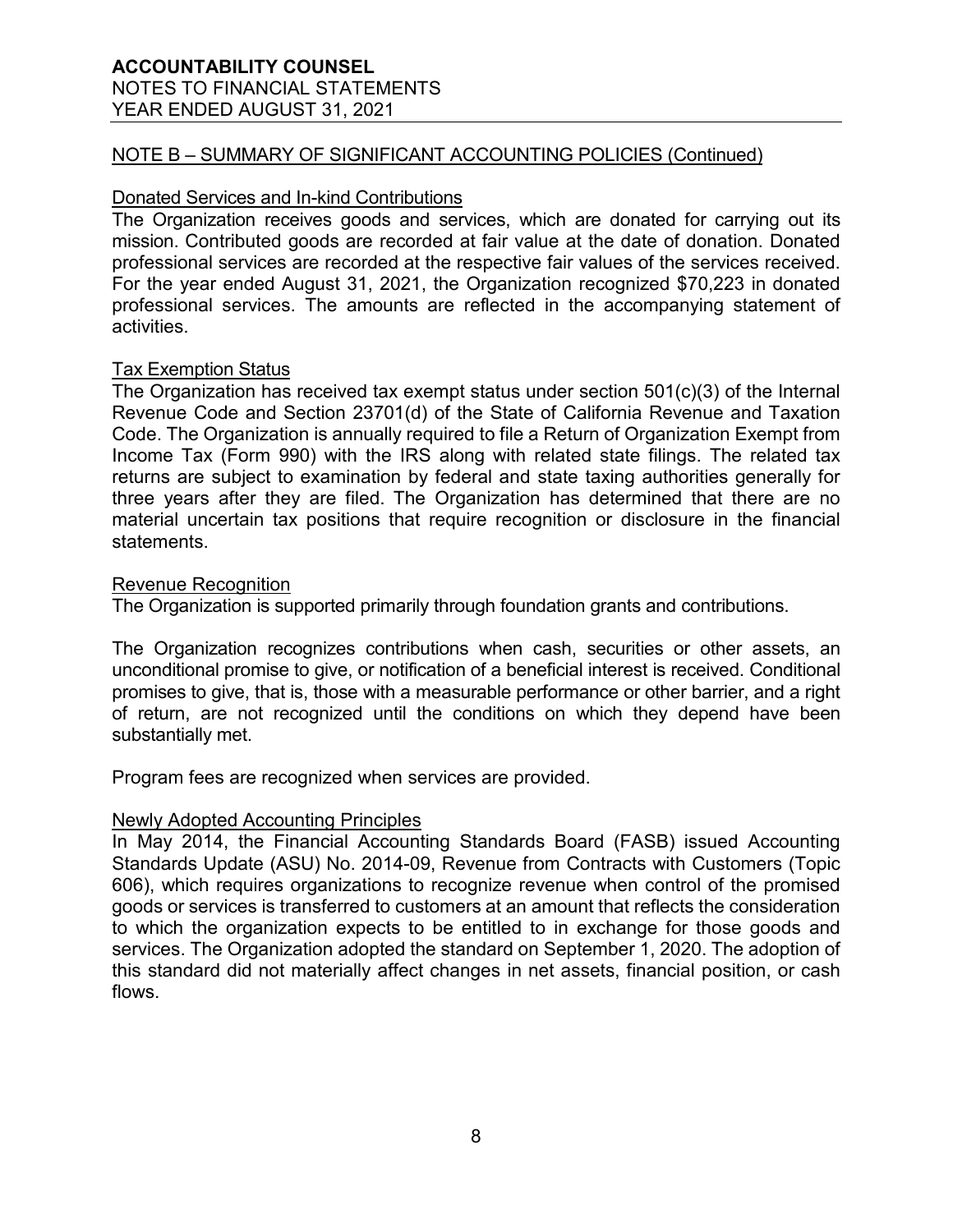# **ACCOUNTABILITY COUNSEL** NOTES TO FINANCIAL STATEMENTS

YEAR ENDED AUGUST 31, 2021

#### NOTE B – SUMMARY OF SIGNIFICANT ACCOUNTING POLICIES (Continued)

#### Relevant Accounting Pronouncements

In February 2016, the FASB issued ASU 2016-02, Leases (Topic 842). The new standard establishes a comprehensive new lease accounting model. It clarifies the definition of a lease and causes lessees to recognize leases on the statement of financial position as a lease liability with a corresponding right-of-use asset for leases with a lease term of more than one year. It is effective for financial statements issued for fiscal years beginning after December 15, 2021, and interim periods within those fiscal years. Early adoption is permitted. The standard requires a modified retrospective transition for capital or operating leases existing at or entered into after the beginning of the earliest comparative period presented in the financial statements, but it does not require transition accounting for leases that expire prior to the date of initial application. The Organization is currently evaluating the impact of adopting this new guidance on its financial statements.

#### NOTE C – CONCENTRATIONS

Total cash held by the Organization at August 31, 2021, exceeded the federally insured limits provided from the Federal Deposit Insurance Corporation (FDIC) by \$104,426. It is the opinion of management that the solvency of the financial institution is not of concern at this time.

The Organization derived a significant portion (64%) of its revenue from three donors (26%, 19% and 19%). In addition, two donors accounted for 75% of the Organization's accounts receivable (43% and 32%). Any loss of those funds could have an impact on the Organization's ability to provide services.

#### NOTE D – INVESTMENTS

Investments as of August 31, 2021 are comprised of the following:

| Certificates of deposit – maturing in fiscal year ended August 31, 2022 | \$ 88,121 |
|-------------------------------------------------------------------------|-----------|
| Total investments                                                       | \$ 88,121 |

Investment activity for the year ended August 31, 2021 is as follows:

| Ending balance, August 31, 2020 | \$526,231  |
|---------------------------------|------------|
| Conversions to cash             | (440, 799) |
| Interest earned                 | 2,689      |
| Ending balance, August 31, 2021 | 88,121     |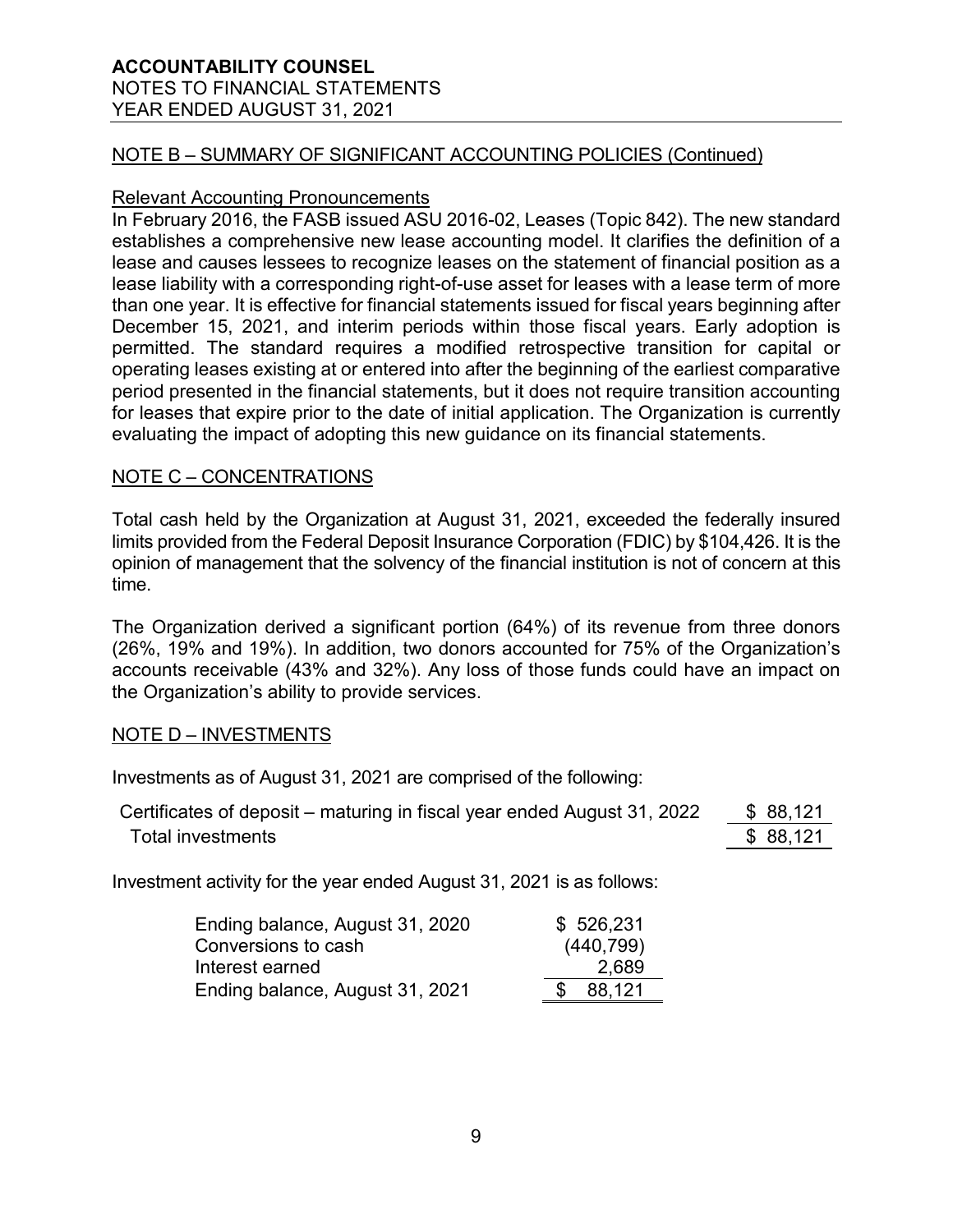#### NOTE E – FIXED ASSETS

Fixed assets at August 31, 2021 are comprised of the following:

| Office equipment               | \$1,292 |                          |
|--------------------------------|---------|--------------------------|
| Less: Accumulated depreciation |         | (1,292)                  |
| Total fixed assets, net        |         | $\overline{\phantom{0}}$ |

Depreciation expense is \$27 for the year ended August 31, 2021.

#### NOTE F – INTANGIBLE ASSETS

Intangible assets at August 31, 2021 are comprised of the following:

| Website redesign               | \$27,008 |
|--------------------------------|----------|
| Less: Accumulated amortization | (19,806) |
| Total intangible assets, net   | \$7,202  |

Amortization expense is \$5,402 for the year ended August 31, 2021.

#### NOTE G – EMPLOYEE BENEFITS

The Organization's employees are entitled to paid time off. The amount of paid time off liability at August 31, 2021 is \$71,312 and is reflected in the accompanying financial statements.

The Organization offers a deferred compensation plan to employees who meet the criteria. The Organization matches employee contributions up to 4% of the employee's annual salary per employee per year. The total contributions made by the employer for the year ended August 31, 2021 is \$41,555.

#### NOTE H – LIQUIDITY AND AVAILABILITY

Financial assets available for general expenditure, that is, without donor or other restrictions limiting their use, within one year of the balance sheet date, comprise the following:

| Cash and cash equivalents                                  | \$3,115,486 |
|------------------------------------------------------------|-------------|
| Investments                                                | 88,121      |
| Grants receivable                                          | 1,167,625   |
| <b>Total financial assets</b>                              | 4,371,232   |
| Less:                                                      |             |
| Net assets with purpose restrictions to be met in one year | (1,418,349) |
|                                                            |             |
| Financial assets available to meet cash needs for general  |             |
| expenditures within one year                               | \$2,952,883 |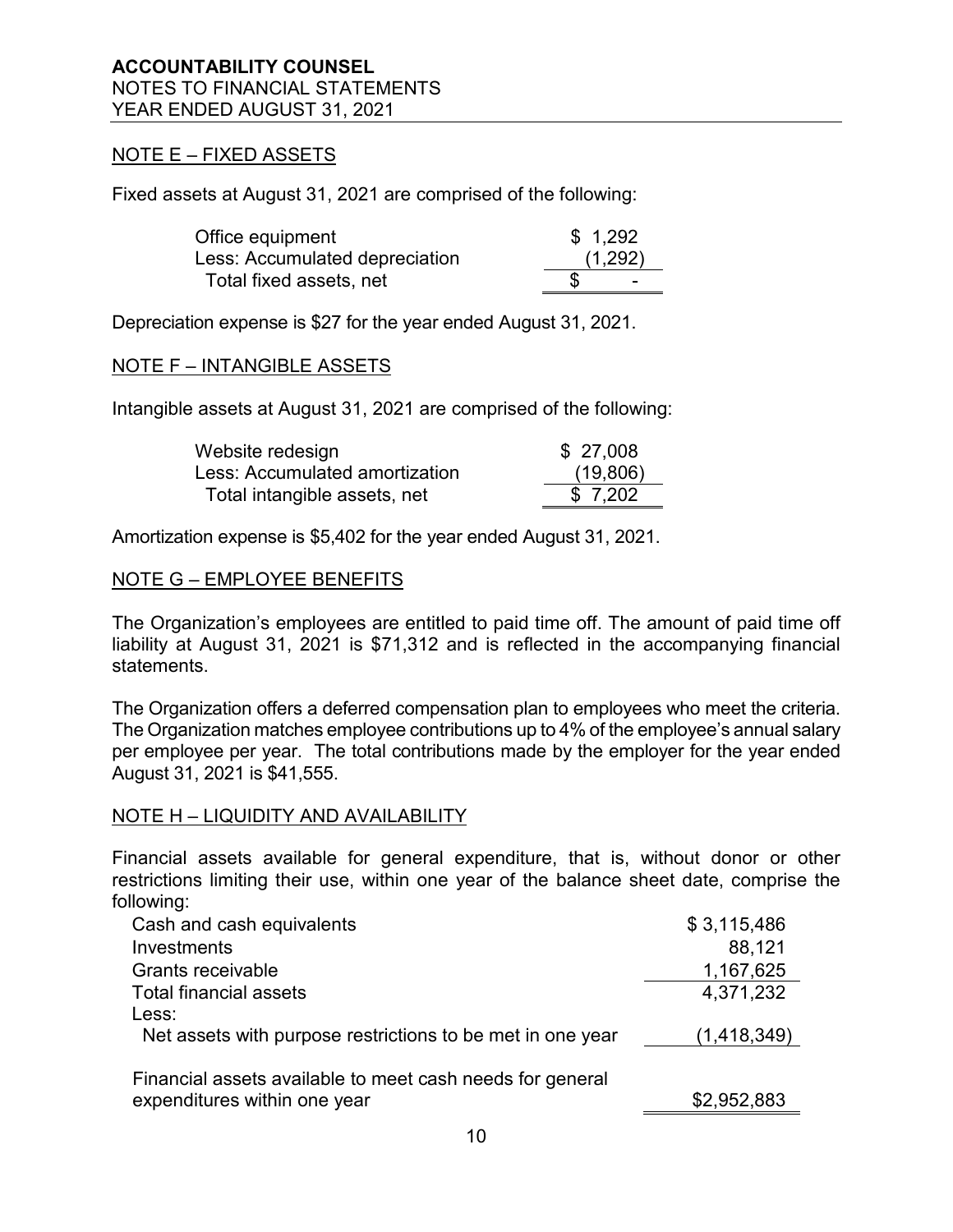#### NOTE H – LIQUIDITY AND AVAILABILITY (Continued)

As part of the Organization's liquidity management, the Organization has a policy to structure its financial assets to be available as its general expenditures, liabilities, and other obligations come due. In addition, the Organization invests cash in excess of daily requirements, if available, in short-term investments.

#### NOTE I – PPP LOAN PAYABLE

In April 2020, the Organization received \$225,000 from the Payroll Protection Program (PPP), offered through the Small Business Administration, in response to COVID-19. The PPP carries an interest rate of 1% and becomes payable two years after issuance. During the year ended August 31, 2021, the Organization received forgiveness of the first loan of \$225,000 as reflected in the accompanying statement of activities.

In March 2021, the Organization received \$237,900 through the PPP. The second loan carries an interest rate of 1% and becomes payable five years after issuance. The Organization sought formal forgiveness of the small business loan in the fiscal year ended August 31, 2022.

The Organization has accrued \$1,036 in interest payable at August 31, 2021 related to the loan payable.

#### NOTE J – COMMITMENTS

The Organization leases office space in San Francisco, California in a lease which runs through December 2024 at a rate of approximately \$6,650 per month. In response to the City of San Francisco's shelter-in-place order from March 2020, the Organization received a 50% discount on rent between August 2020 and March 2021 and recognized \$23,275 in donated rent during the year ended August 31, 2021 in the accompanying statement of activities.

The Organization leased WeWork shared office space in Washington, D.C. through October 2020 at a rate of approximately \$1,750 per month. The Organization subleases space in Washington, D.C. through September 2022 at a rate of approximately \$6,000 per month.

Rental expense for the year ended August 31, 2021 is \$63,985. Future commitments under these leases as of August 31, are as follows:

| <b>Year Ended</b> |           |
|-------------------|-----------|
| 2022              | \$147,396 |
| 2023              | \$ 89,844 |
| 2024              | \$86,365  |
| 2025              | \$29,072  |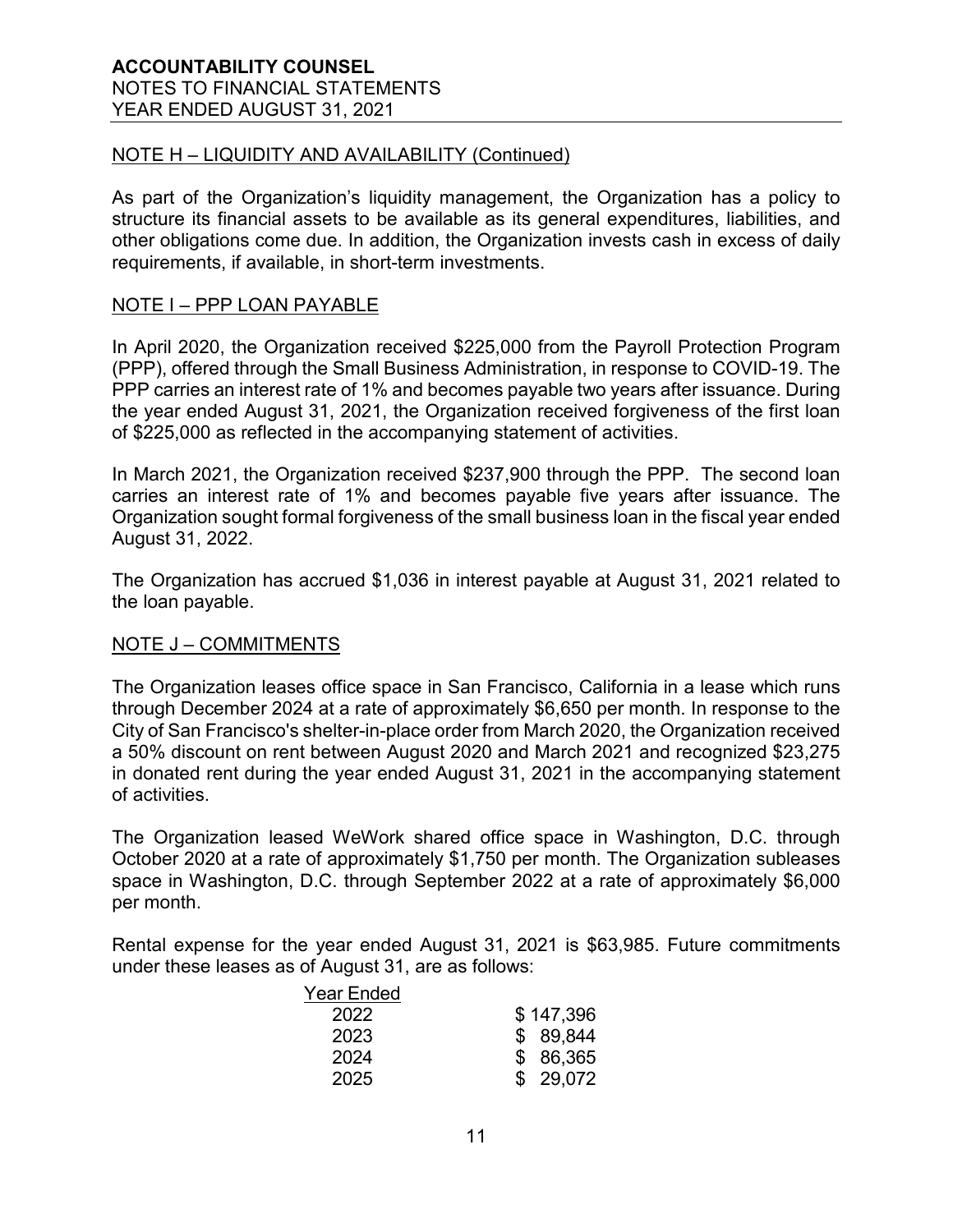#### NOTE K – CONTINGENCIES

Grant awards require the fulfillment of certain conditions as set forth in the instrument of grant. Failure to fulfill the conditions could result in the return of the funds to the grantors. The Organization deems this contingency remote since by accepting the grants and their terms, it has accommodated the objectives of the Organization to the provisions of the grants. Management believes the Organization has complied with the terms of all grants.

The COVID-19 outbreak in the United States has caused business disruption through mandated and voluntary closings of non-essential businesses. While the disruption is currently expected to be temporary, there is considerable uncertainty around the duration of the closings. The Organization has revised operations in light of COVID-19, however, it remains uncertain as to how this matter will continue to impact its operating results. The related financial impact and duration cannot be reasonably estimated at this time.

#### NOTE L – NET ASSETS WITH DONOR RESTRICTIONS

For the year ended August 31, 2021, net assets with donor restrictions had the following activity:

|                       |       |                                    | Released                   |                     |                          |
|-----------------------|-------|------------------------------------|----------------------------|---------------------|--------------------------|
| Nature of Restriction |       | <b>Beginning</b><br><b>Balance</b> | Income and<br>Contribution | from<br>Restriction | Ending<br><b>Balance</b> |
| Time                  |       | \$894,095                          | \$2,082,500                | (\$1,906,094)       | \$1,070,501              |
| Specific purpose      |       | 427,995                            | 450,000                    | (530, 147)          | 347,848                  |
|                       | Total | \$1,322,090                        | \$2,532,500                | (\$2,436,241)       | \$1,418,349              |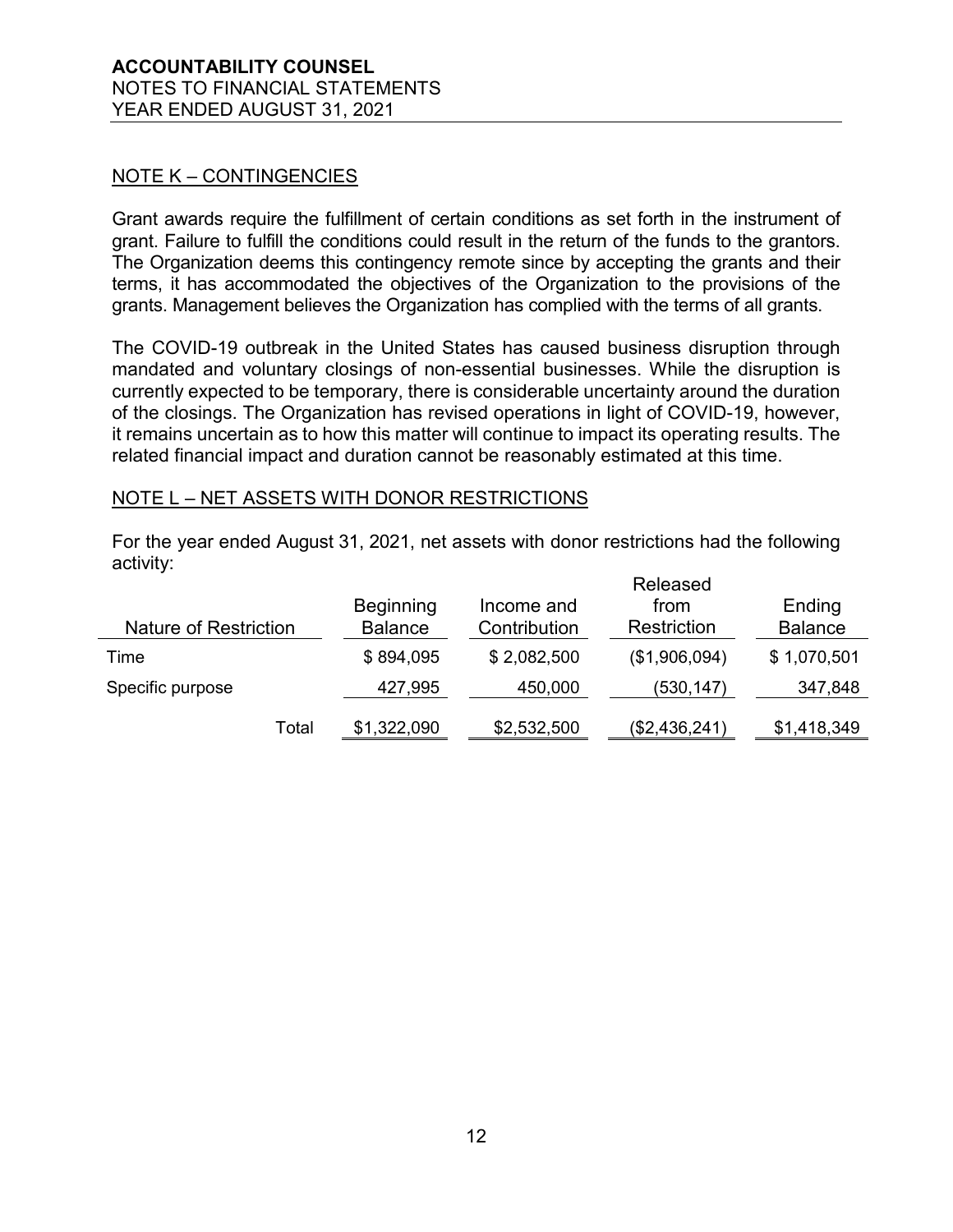### NOTE M – FUNCTIONAL EXPENSES

The costs of program activities and supporting services have been summarized on a functional basis in the table below. The table presents the natural classification of detail of expenses by function. Accordingly, certain costs have been allocated among the programs and supporting services benefited. Indirect costs such as general and administrative expenses include costs that are not directly identifiable with any specific program, but which provide the overall support and direction of the Organization. Such expenses which are common to multiple functions have been allocated among the various functions benefited based on employee time spent in the functional area. The table below presents expenses by both their nature and their function for the year ended August 31, 2021:

|                                     |             | General and    |             |             |
|-------------------------------------|-------------|----------------|-------------|-------------|
|                                     | Program     | Administration | Fundraising | Total       |
| Personnel                           |             |                |             |             |
| Salaries and wages                  | \$881,513   | \$78,487       | \$180,553   | \$1,140,553 |
| <b>Employee benefits</b>            | 117,069     | 10,941         | 26,388      | 154,398     |
| Payroll taxes                       | 60,221      | 5,302          | 12,127      | 77,650      |
| <b>Total personnel</b>              | 1,058,803   | 94,730         | 219,068     | 1,372,601   |
|                                     |             |                |             |             |
| <b>Operations</b>                   |             |                |             |             |
| <b>Consultants and contractors</b>  | 171,445     |                |             | 171,445     |
| In-kind services                    | 37,523      | 32,700         |             | 70,223      |
| Occupancy                           | 51,594      | 5,423          | 7,253       | 64,270      |
| Other professional services         | 39,579      | 1,769          | 7,752       | 49,100      |
| Donated rent                        | 18,687      | 1,961          | 2,627       | 23,275      |
| Accounting                          |             | 23,063         |             | 23,063      |
| Communication and IT                | 13,159      | 5,032          | 3,942       | 22,133      |
| Office expenses                     | 18,028      | 495            | 3,290       | 21,813      |
| Conferences, conventions, and       | 6,812       |                | 134         | 6,946       |
| Insurance                           | 1,193       | 4,410          | 211         | 5,814       |
| Partner expenses                    | 5,550       |                |             | 5,550       |
| Depreciation and amortization       |             | 5,429          |             | 5,429       |
| Bank charges, taxes, and other fees | 385         | 1,001          | 1,499       | 2,885       |
| Travel                              | 1,733       | 94             |             | 1,827       |
| Other                               |             | 903            |             | 903         |
| <b>Total operating</b>              | 365,688     | 82,280         | 26,708      | 474,676     |
| <b>TOTAL EXPENSES</b>               | \$1,424,491 | \$177,010      | \$245,776   | \$1,847,277 |